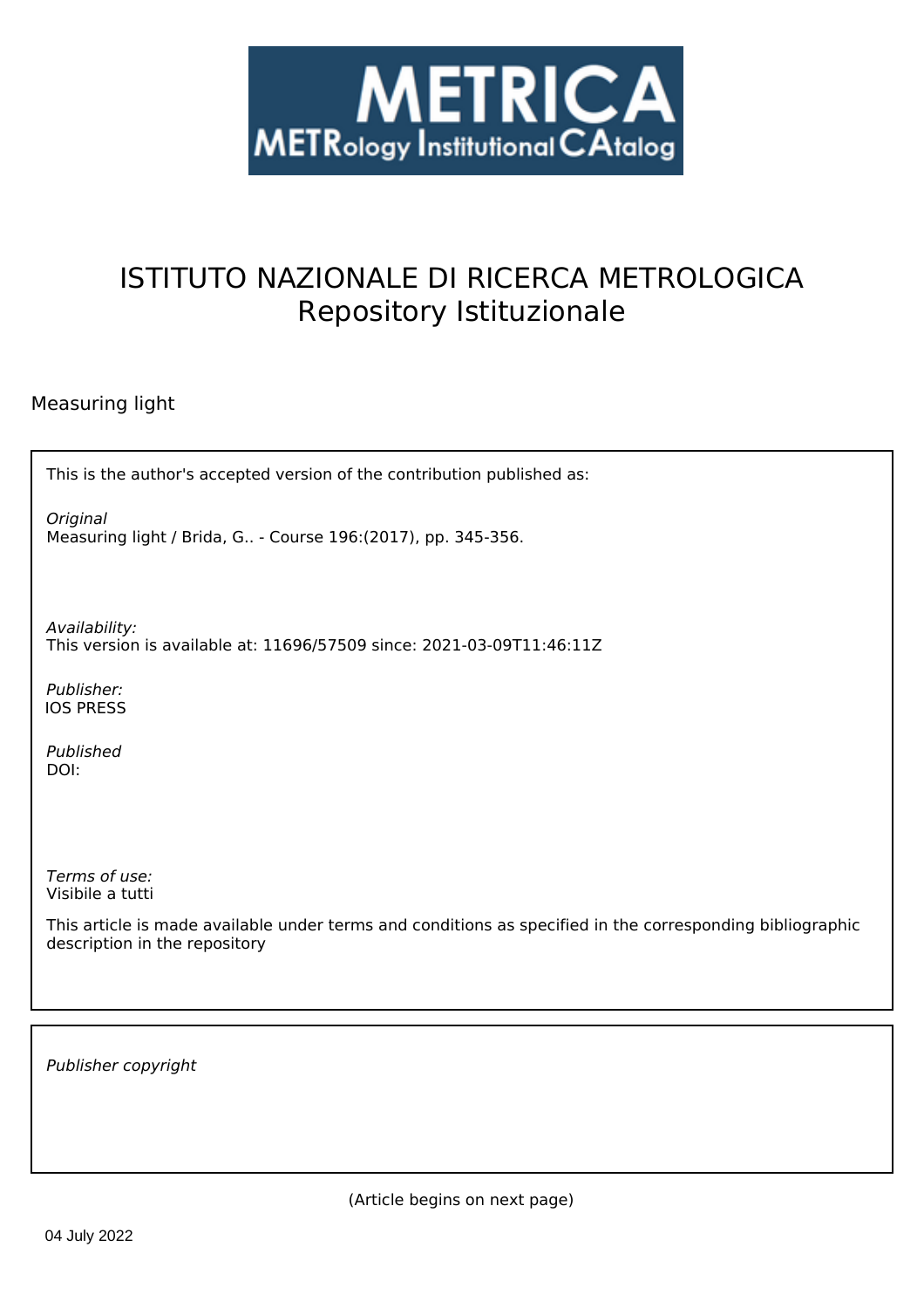#### **Measuring light – Giorgio BRIDA (INRIM)**

**Summary** – This paper is a review of the existing primary standards for the measurement of the optical radiation; blackbody, synchrotron radiation and electrical substitution radiometer. A summary of the recent and significant advances in this field with the carbon nanotube absorber in the electrical substitution radiometer and the development of the predictable quantum efficiency detector is described. Photon counting principles for the realization of the radiometric and photometric quantities are introduced and finally the route for the realization of the candela, the measurement of the luminous intensity, is depicted.

#### **Introduction**

Radiometry is the metrology domain devoted to electromagnetic radiation measurements, including visible light. In particular, photometry measures the visible light taking into account sensibility of optical human eye. Radiometry performs light measurements over the complete electromagnetic spectrum while photometry is limited to visible range, between 380 nm and 830 nm, where human eye is sensitive.

All radiometric quantities have a corresponding photometric quantity where power or energy are conveniently weighted by visible perception of the average human eye. The photometric quantity Luminous Intensity is one of the seven base units of the International System (SI); the corresponding measurement unit is the candela (cd). Photometry is essential to evaluate light sources and generally lighting devices, luminous signals, display and every application where the light has to be seen by human observers. Radiometry, on the other hand, is important in all those applications where human being is not involved, but a measurement in terms of energy and/or power is necessary, as for example the characterisation of optical fibre devices, photovoltaic installations, photolithography for nanomicro-fabrication, optical sensors for environment monitoring, high-power lasers used in metal cutting and welding, single photon methods for quantum technologies.

#### **Primary standards**

A primary standard is an instrument that can generate or detect the energy (or power) of an optical radiation by a direct reference to another measurable physical phenomenon and does not need calibration against any other radiometric quantities. There are two types of primary standards in general use for realizing radiometric units: primary standards based on sources (blackbody source and synchrotron radiation) and primary standards based on detectors (Electrical Substitution Radiometer).

#### *Blackbody source*

The emitted power by a perfect blacbody cavity is given by the Planck's law:

$$
L(\lambda, T) = \frac{c_1}{\lambda^5} \frac{1}{\exp\left(\frac{c_2}{\lambda T}\right) - 1}
$$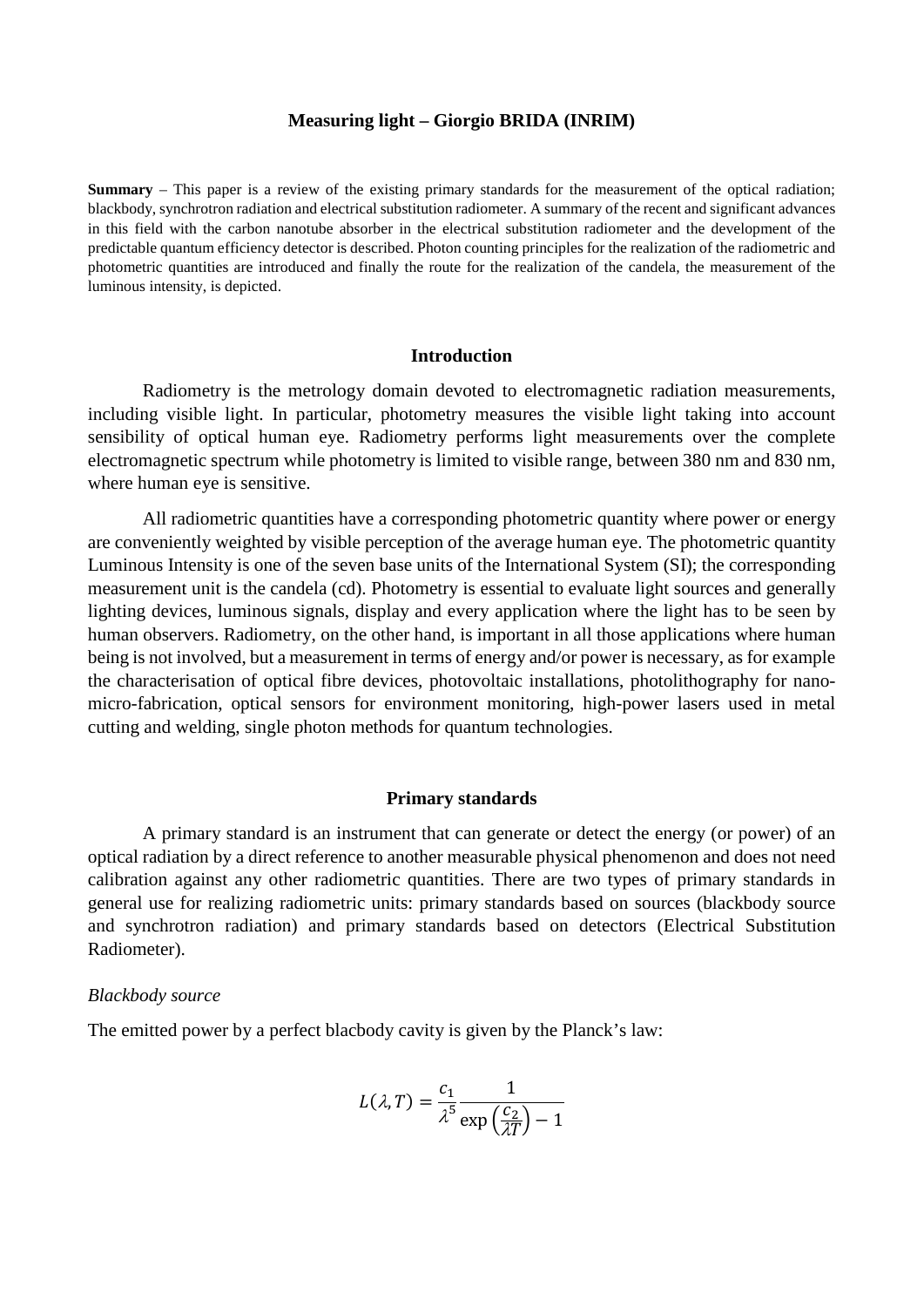where  $L(\lambda, T)$  is the spectral radiant power emitted by the blackbody i.e. the power per unit area per unit of wavelength interval,  $\lambda$  is the wavelength and T is the thermodynamic temperature. The values of the constansts  $c_1$  and  $c_2$  are

$$
c_1 = 3.7415 \cdot 10^{-16}
$$
 W/m<sup>2</sup> and  $c_2 = 1.4388 \cdot 10^{-2}$  m·K

The spectral power distribution of some blackbody sources, at different temperatures, is shown in Fig. 1. A blackbody source operated around room temperature has a peak in the emitted spectrum in the infrared region around 10 µm; a blackbody source with a peak in the visible region must be heated at higher temperature, in the range between 3000 K and 6000 K.



**Fig. 1**. – Spectral emission of blackbody sources at different temperatures

For metrological purposes, Planck's law can be exploited in two different ways:

- a blackbody with known temperature can be used as a radiation-source standard to realize radiometric units;
- a blackbody can also serve as a temperature standard, if the emitted (spectral or total) radiance is measured with sufficient accuracy.

Hence, there is a close connection between blackbody-based radiometry and radiation thermometry. Today, in high-accuracy applications, the thermodynamic temperature of the blackbody cavity is determined by use of a calibrated filtered detector, commonly speaking referred as a "filter radiometer". A blackbody at the freezing temperature of platinum (2045 K) was at the core of a previous definition for the realization of the candela ( $9<sup>th</sup>$  CGPM, 1948). In 1979, because of the experimental difficulties in realizing a Planck radiator at high temperatures and the new possibilities offered by radiometry, i.e., the measurement of optical radiation power, the 16th CGPM (1979) adopted a new definition of the candela.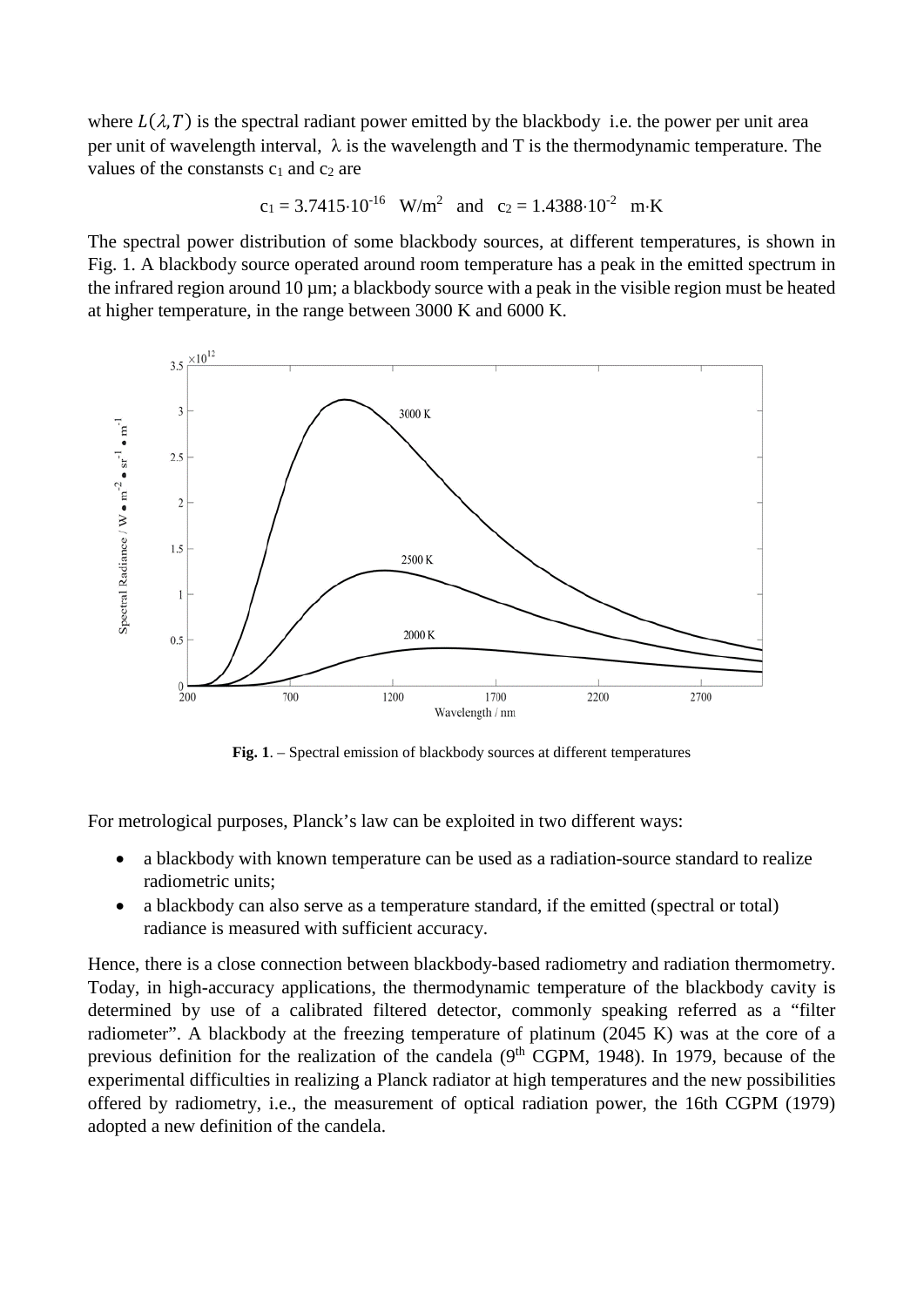#### *Synchrotron radiation source*

Electrons travelling at high velocity on a storage ring emit synchrotron radiation. A synchrotronradiation source provides a broadband, continuous spectrum that ranges from infrared to x-ray wavelengths with high brightness and low beam divergence. In addition, the properties of the synchrotron radiation (such as spectral distribution, polarization, and angular divergence) can be accurately calculated from the machine parameters (geometry, electron current, magnetic field) through the use of Schwinger equation (Fig. 2) [1]. Synchrotron radiation covers a huge dynamic range in photon flux of about 12 decades by properly adjusting the number of stored electrons, in the range from maximum current to a single stored electron, without changing the shape of the emitted spectrum. These characteristics make synchrotron radiation much superior to conventional laboratory light sources for UV, vacuum ultraviolet (VUV), and x-ray radiometry.



**Fig. 2** – Typical spectral power distribution for synchrotron radiation at different electron energies.

#### *Electrical Substitution Radiometer*

Electrical-substitution radiometers (ESRs) serves as primary standards for optical power at many national metrology institutes around the world. In the ESR the heating effect produced by optical radiation impinging on an optical absorber is compared with the effect produced by electrical power heating. Fig. 3 shows the key components of an ESR: an optical absorber, a thermometer, an electrical heater and a thermal link. The optical absorber heats up when irradiated by laser; to achieve absorption close to unity light traps or cavity design are used for multiple reflections. Temperature rise of the optical absorber is measured with a thermometer; with electrical heating we reproduce an equivalent temperature change.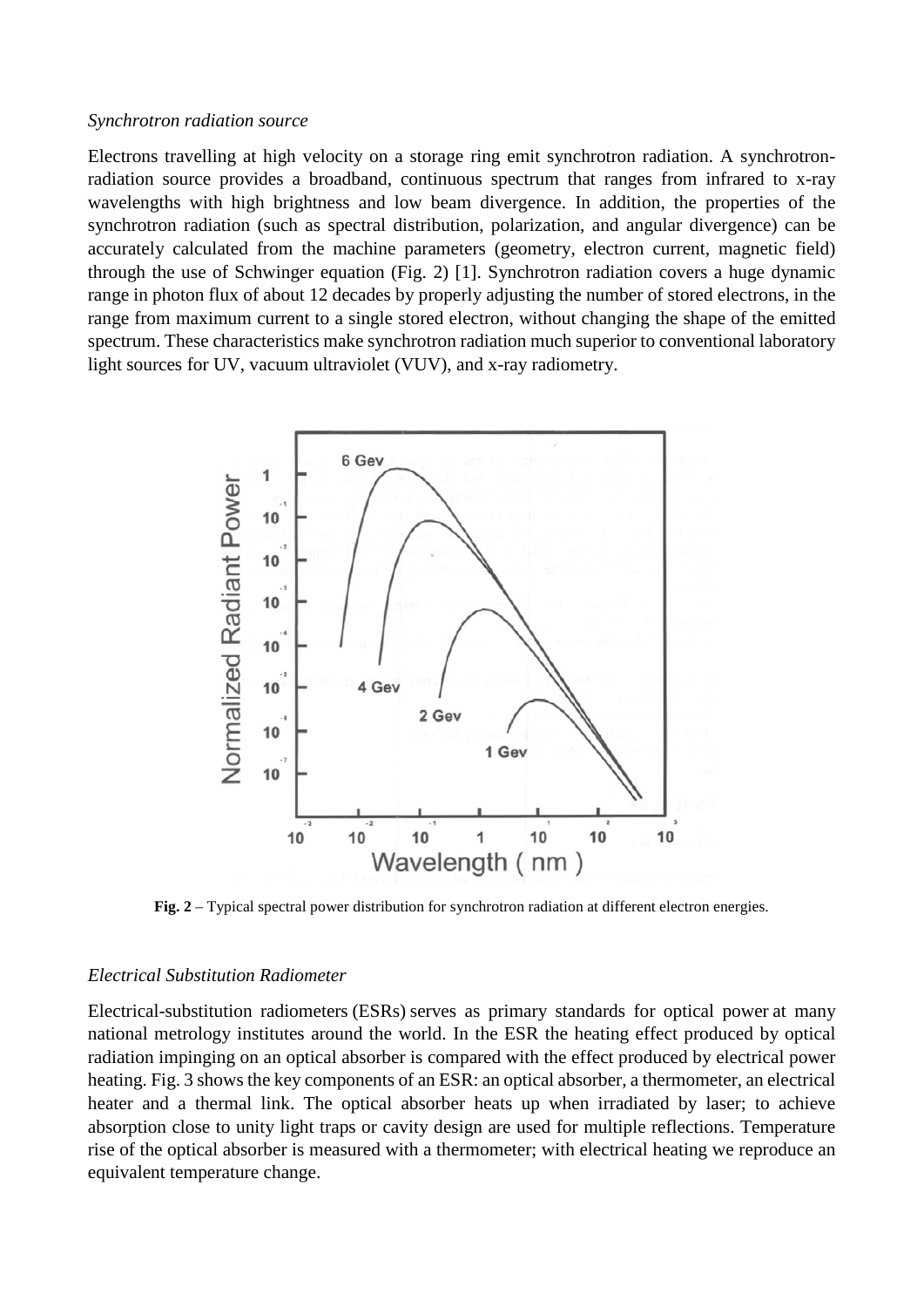

**Fig. 3** – The Electrical Substitution Radiometer (ESR) optical absorber (black painted cavity), heater, temperature sensor.

For the substitution principle, when the electrical power heating effect equate the optical heating effect then, the electrical power is equal to the optical power impinging on the absorber. In this way the optical power measurement is traced to SI electrical units. This technique is today implemented in instruments operated at cryogenic temperatures with the benefits for the reduced specific heat capacity and higher thermal diffusivity of the absorber materials (shorter time constant), low background radiation, superconducting electrical connections [2, 3]. The ESR in use today are operated at liquid helium (4.2 K), with relatively large optical absorbing cavity (about 10 s of time constant), in laser based facility (collimated beam), at around  $100 \mu W$  power level. The measurement uncertainty is typically around 100 ppm.

#### **The state of the art in primary standard**

The improvement of primary standards for radiometry follows two main streams: carbon nanotube cryogenic radiometer under development by NIST, and Predictable Quantum Efficiency Detector developed within a European consortium of National Metrology Institute.

#### *Carbon Nanotube for radiometers*

A new cryogenic ESR has been developed by NIST, gaining advantage from lithographic and micromachining fabrication techniques, integrating together the optical absorber, thermometer, electrical heater and thermal link in an engineered single chip [4]. The optical absorber is based on vertically-aligned carbon nanotubes (VACNT), the blackest known substance (Fig. 4). However, typical VACNT samples are not perfect optical absorbers and their reflectance increase at short wavelengths. The reflectance of VACNT depends on many variables – including density, height, uniformity, and alignment. Measured optical reflectance at  $1550$  nm, was  $6.5x10^{-4}$  which should be even reduced by exposure to oxygen plasma (ashing) below 100 ppm in visible [5, 6, 7]. Anyway, the absorption of VACNT is high enough to allow a planar design for the optical absorber (avoiding light trap or cavity) and the integration with the remaining key components of the ESR (thermometer, heater and thermal link) on a single chip (Fig. 5). This allow to design an ESR with shorter time constants (8 ms), high reproducibility and low cost compared to traditional cryogenic radiometers.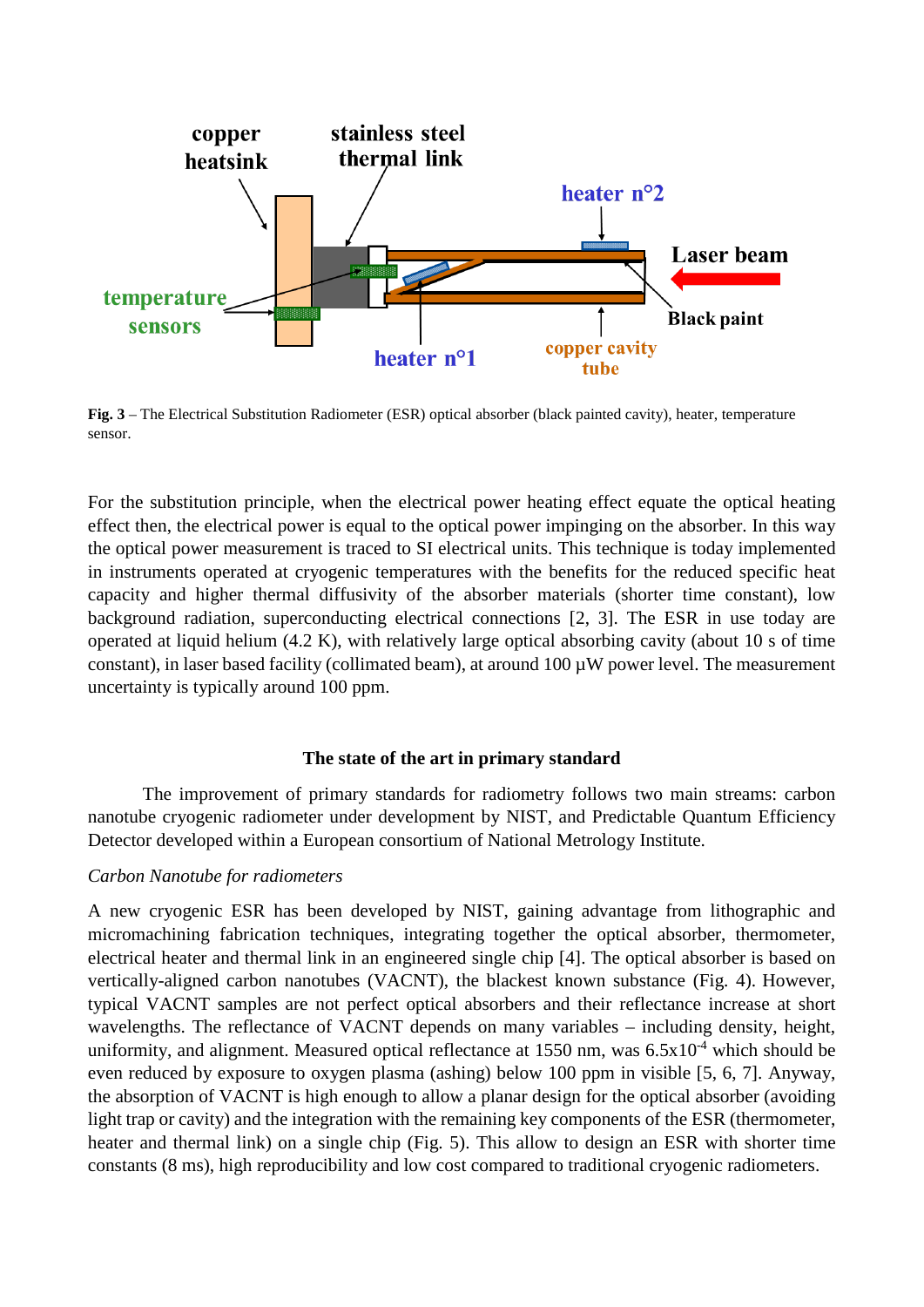

**Fig. 4** – Electron microscope view of the multiwall Vertically-Aligned Carbon Nanotubes (VACNT). (knd courtesy of NIST Boulder)



**Fig. 5** – Planar bolometric radiometer designed for optical fiber power measurements. The chip include the optical absorber (VACNT), the thermal link (micromachined Si leg), thermometer and electrical heater. (kind courtesy of NIST Boulder)

# *Predictable Quantum Efficiency Deterctor*

The Predictable Quantum Efficiency Detector (PQED) is a new radiometric standard based on the photoelectric effect in silicon semiconductors working at liquid nitrogen temperature, developed under European Joint Research Projects. The spectral responsivity, R, of an ideal photoelectric detector can be expressed using fundamental constants e, h, c and vacuum wavelength λ, according to  $R(\lambda) = e\lambda$ /hc. This equation is based on the assumption that every incident photon generates exactly one elementary charge carrier. The performance of specially designed silicon detectors can approach the performance of the ideal quantum detector in the visible wavelength range, although the photonto-electron conversion is always slightly affected by charge carrier losses and reflection. In 1978, Hansen developed induced junction photodiodes to be used as an alternative to diffused p–n junction photodiodes [8]. The advantage of these photodiodes is improved charge carrier collection efficiency when used with reverse bias voltage. Geist et al [9] proposed, using induced junction photodiodes at cryogenic temperatures, to further reduce internal losses. Recent modelling of internal carrier losses in induced junction photodiodes, by Gran et al [10], shows that when operating at low temperatures and in reverse bias mode, induced junction photodiodes should be capable of converting absorbed photons to electron–hole pairs with carrier losses smaller than 1 ppm in the 400 nm to 600 nm wavelength range. Moreover, the simulations also indicate that photodiodes work well at room temperature over the full visible wavelength range having a known external quantum efficiency within an uncertainty of approximately 100 ppm [10]. A critical parameter in designing photodiodes is the thickness of the silicon dioxide layer on top of the silicon substrate. The thicker the oxide, the easier it is to obtain the silicon inversion layer. With a properly chosen thickness, specular reflectance can be suppressed significantly when using p-polarized incident light in a multiple reflection trap detector. The photodiodes produced (Fig. 6) have active areas of  $11 \times 22$  mm<sup>2</sup> with an oxide layer thickness of 220 nm or 300 nm. Photodiode oxide thickness and its spatial uniformity were measured with the INRIM ellipsometer facility [11]. To reduce reflectance losses, the induced junction photodiodes were assembled into a light trapping configuration (Fig. 7) designed to develop a quantum detector with efficiency close to 100 % [12]. PQED responsivity was predicted on the basis of fundamental constants and material parameters [10, 13]. Two prototype PQEDs were assembled and validated; the spectral responsivity of the PQEDs was measured with cryogenic electrical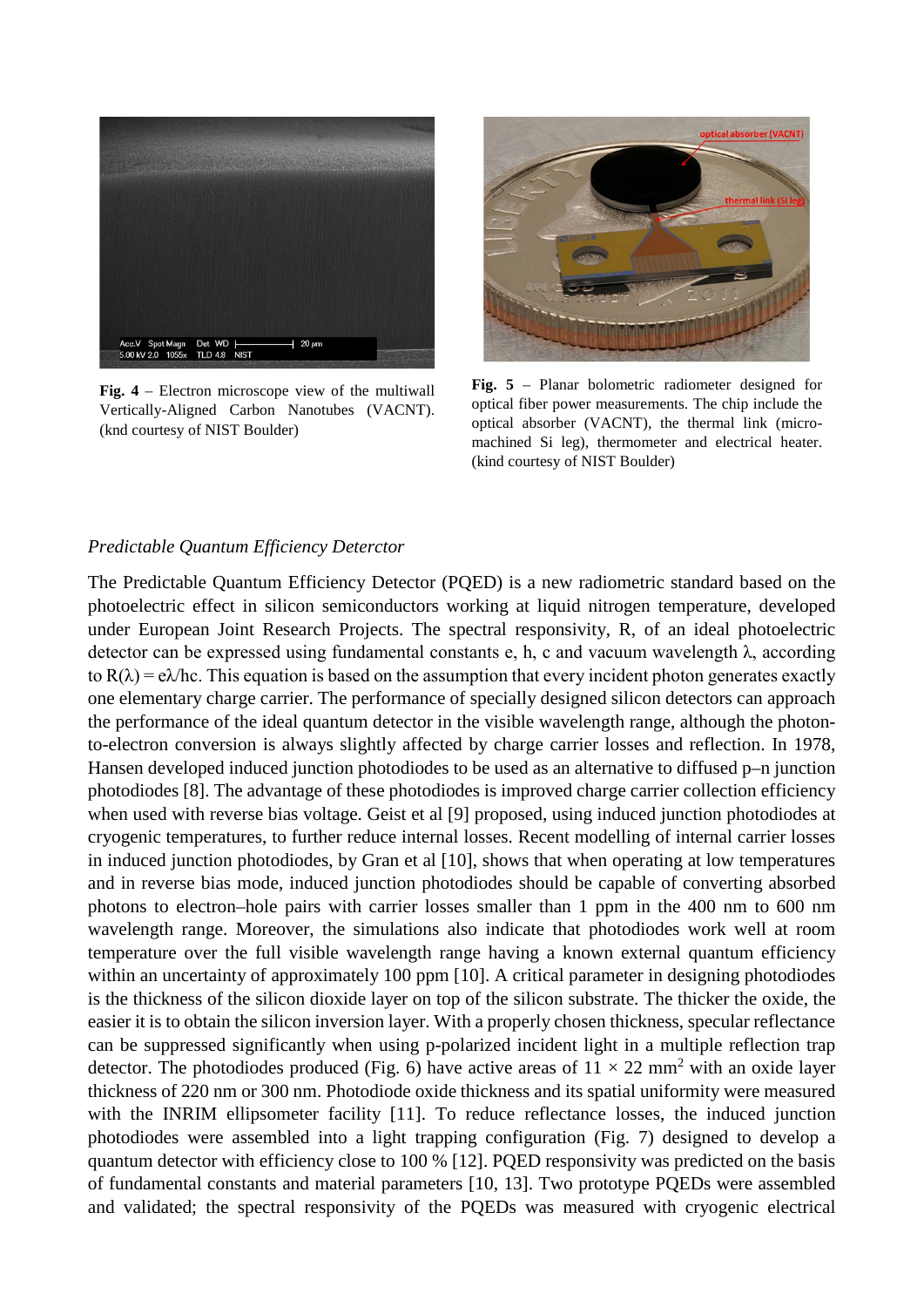substitution radiometers at the Physikalisch-Technische Bundesanstalt (PTB) and the Czech Metrology Institute (CMI); the experimental results show good agreement with the modelled response of the PQED to optical radiation, as well as near-unity external quantum efficiency [14].





**Fig. 6** - PQED photodiode on a PCB **Fig. 7** – 3D structure of the PQED.

The outstanding performance of the PQED at 77 K offers an opportunity to push the boundaries of fundamental physics. Comparing the results obtained from tests conducted on high accuracy standards based on thermodynamics (i.e., cryogenic radiometers) and electromagnetism (PQEDs) will play a significant role in searching for consistency between the two fields. Fundamental limitations can be tackled by basic research on the interaction between light and matter, on new materials and new structures with revolutionary photonic properties.

## **Counting photons**

The "*mise en pratique"* for the definition of the candela and associated derived units [15] includes information on the practical realization of units for photometric and radiometric quantities using photon-number-based techniques because of recent advances in the generation and manipulation of individual photons show great promise of producing radiant fluxes with a wellestablished number of photons.

## *Spontaneous Parametric Down-Conversion (SPDC)*

SPDC is a quantum effect consisting of the spontaneous decay, inside a non-linear crystal, of one photon from a pump (p) beam, into a pair of photons arbitrarily referred to as signal (s) and idler (i) (Fig. 8) [16]. This decay process must obey the laws of energy conservation,  $\omega_p = \omega_s + \omega_i$ , and momentum conservation (or phase matching),  $\mathbf{k}_p = \mathbf{k}_s + \mathbf{k}_i$ , where  $\omega_p$ ,  $\omega_i$  and  $\omega_i$  are the optical frequencies, and  $\mathbf{k}_p$ ,  $\mathbf{k}_s$  and  $\mathbf{k}_i$  the wave vectors (within the crystal) identified by their subscripts.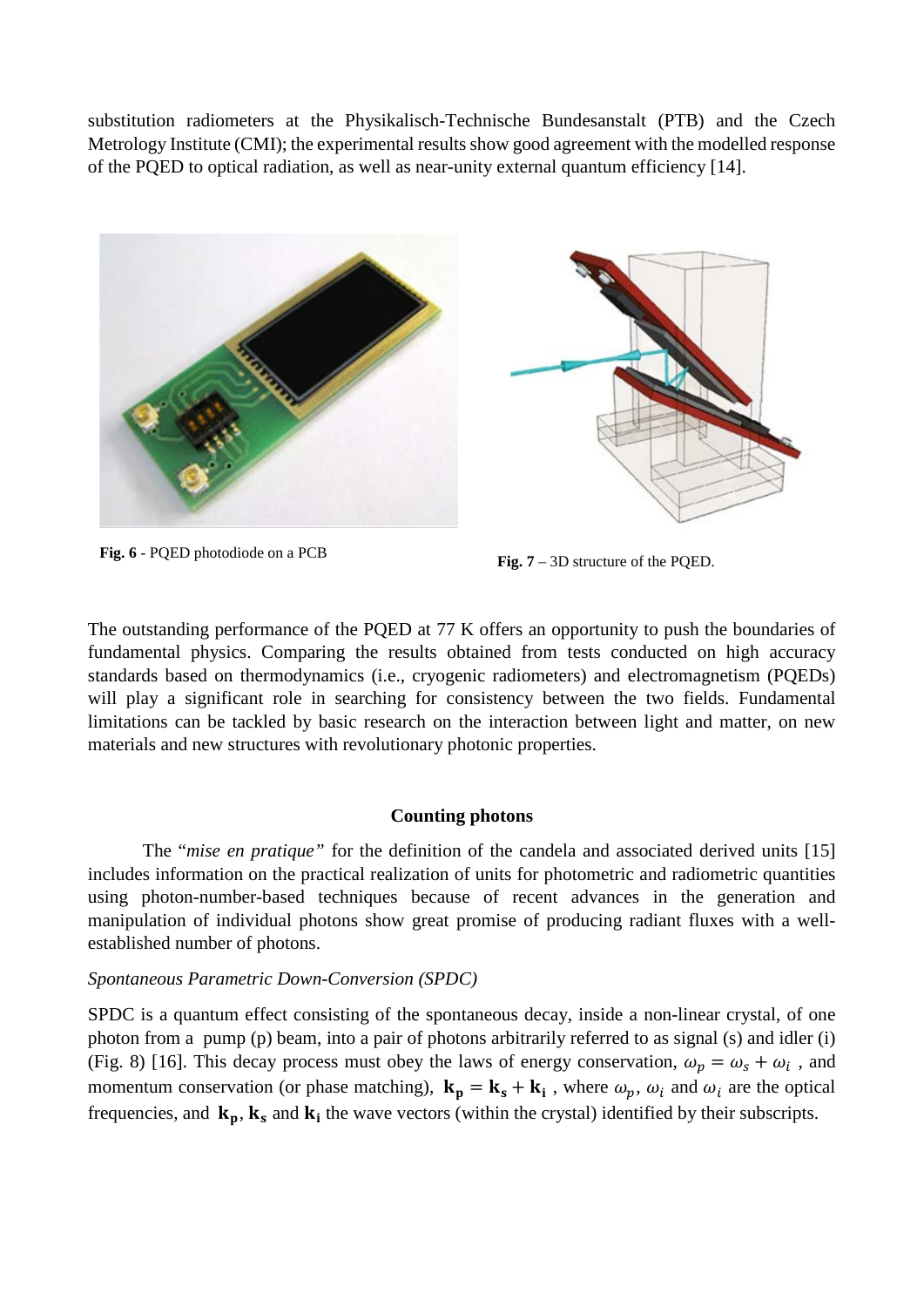

**Fig. 8** – Set-up for the measurement of detection efficiencies by means of photon pairs generated by SPDC

The probability of spontaneous decay into a pair of correlated photons is usually very low, of the order of  $10^{-9}$  or lower, therefore with typical pump power of the order of some milliwatts, the fluorescence emission lies at the level of the photon-counting regime. As the photons are produced in pairs and because of restrictions imposed by energy and momentum conservation, the detection of the direction and energy of one photon indicates the existence of a pair-correlated photon, with definite energy and direction. Using coincidence-measurement techniques, these characteristics allow absolute calibration of a photodetector without the need for an absolute radiometric reference [17, 18]. If two photon-counting detectors are placed downstream of the non-linear crystal, along the directions of propagation of the correlated-photon pair, the detection of an event by one detector guarantees the presence of a photon in the conjugate direction. If *N* is the total number of photon pairs emitted from the crystal in a given time interval, Ns, Ni and Nc are the mean number of events recorded, in the same time interval, by the signal detector, idler detector and in coincidence, respectively, we have the following relationships:  $N_s = \eta_s N$  and  $N_i = \eta_i N$ , where  $\eta_s$  and  $\eta_i$  are the detection efficiencies on the signal and idler arms, respectively. The number of events in coincidence is  $N_c = \eta_s \eta_i N$ , owing to the statistical independence of the two detectors. The detection efficiencies are easily derived from the three measured values:  $\eta_s = N_c/N_i$ ,  $\eta_i = N_c/N_s$ .

#### *Single-Photon Source (SPS)*

In radiometry a predictable single-photon source i.e., a source that emits a calculable number of photons at a specific rate and wavelength could act as standard source. The development of a new standard sources based on the emission of one photon at time is a relevant step forward for the photoncounting metrology. The possibility to increase the emission rate of these sources will help to bridge the gap between classical radiometry and photon-counting regime [19, 20]. In the last years, a lot of resource have been devoted to identify new single-photon sources (SPS) and improve the specifications of those known [21, 22, 23]. Three main types of SPS have been investigated: (a) defect centres in nano-diamond, (b) quantum dot and (c) molecule. The defect centres in nano-diamond, typically Nitrogen vacancy (NV) or Silicon vacancy (SiV), are stable emitters at room temperature,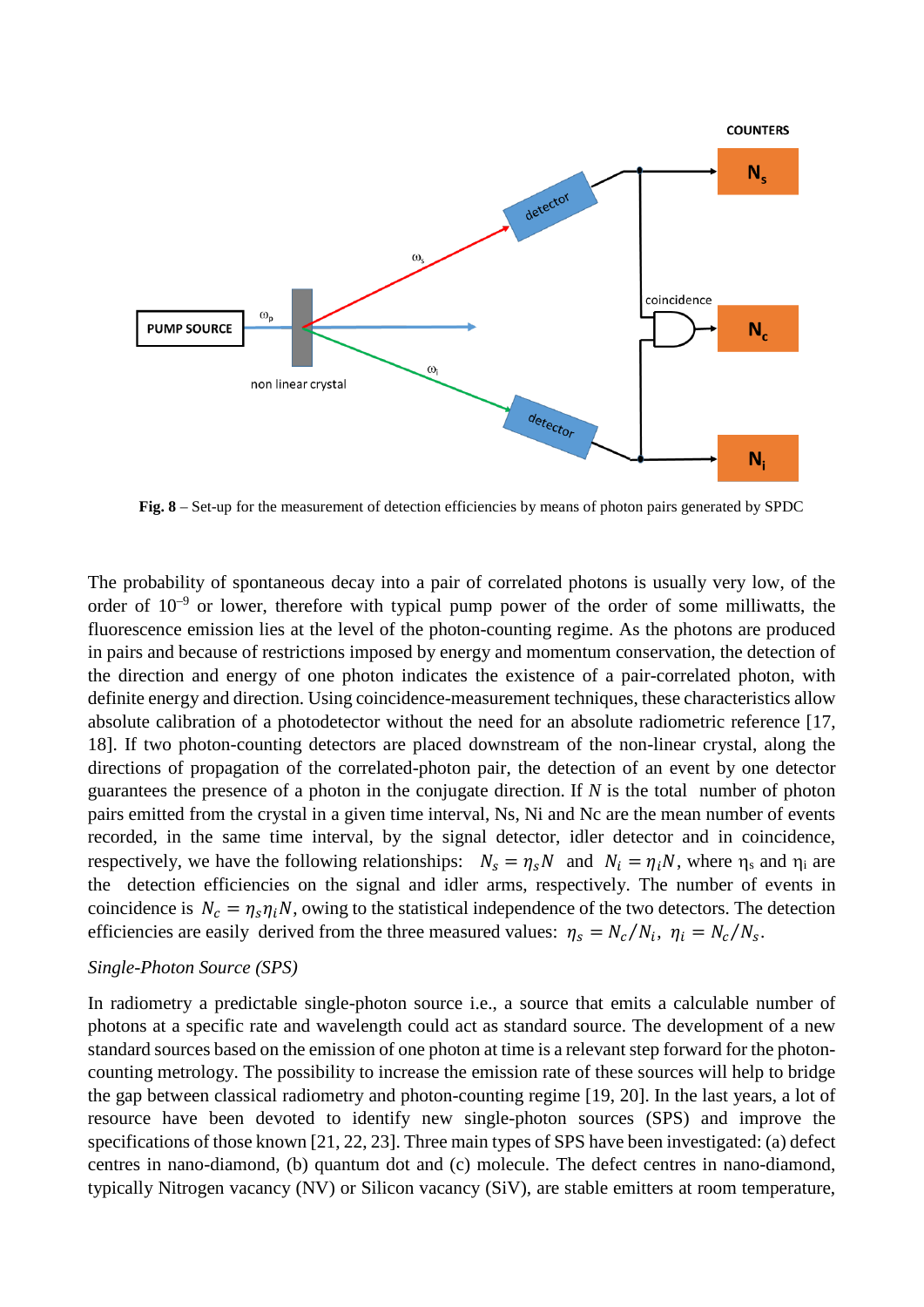optically pumped, with emission rate up to  $10<sup>6</sup>$  photons/s; their main disadvantage is the low collection efficiency for emitters in bulk material. Quantum dot are typically based on GaAs semiconductor able to operate at telecomm wavelength and are electrically pumped; their disadvantage is the low temperature operation and the low collection efficiency. Finally the molecule based SPS have shown the highest emission rate but again they must be operated at low temperature in order to avoid degradation working at room temperature. The collection efficiency of each of these emitters could be greatly enhanced using proper coupling structures [24].

#### **Photometry – The realization of the candela**

According to the 16<sup>th</sup> Conference of Weights and Measures of 1979, the SI unit, the candela, is the luminous intensity, in a given direction, of a source that emits monochromatic radiation of frequency 540 x  $10^{12}$  hertz and that has a radiant intensity in that direction of 1/683 watt per steradian. An important consequence of this definition is the possibility to realize the candela based on ESR and laser sources. Fig. 9 shows a typical traceability chain from the ESR to the luminous intensity standard lamps: a transfer detector is calibrated against a cryogenic radiometer at a number of discrete wavelength; by means of proper interpolation techniques the spectral responsivity of the transfer detector is extended over all the visible wavelength range. A silicon photodiode is spectrally calibrated against the transfer detector and then is spectrally corrected adding a properly designed filters in such a way that the product of the relative spectral responsivity of the silicon photodiode and the relative transmittance of the filter match the relative spectral response of the average human eve  $V(\lambda)$ , as close as possible. This filtered photodiode, with a calibrated aperture area in front, realize a reference photometers to be used to calibrate the luminous intensity of standard lamps.



**Fig. 9** – Traceability chain for the realization of the candela